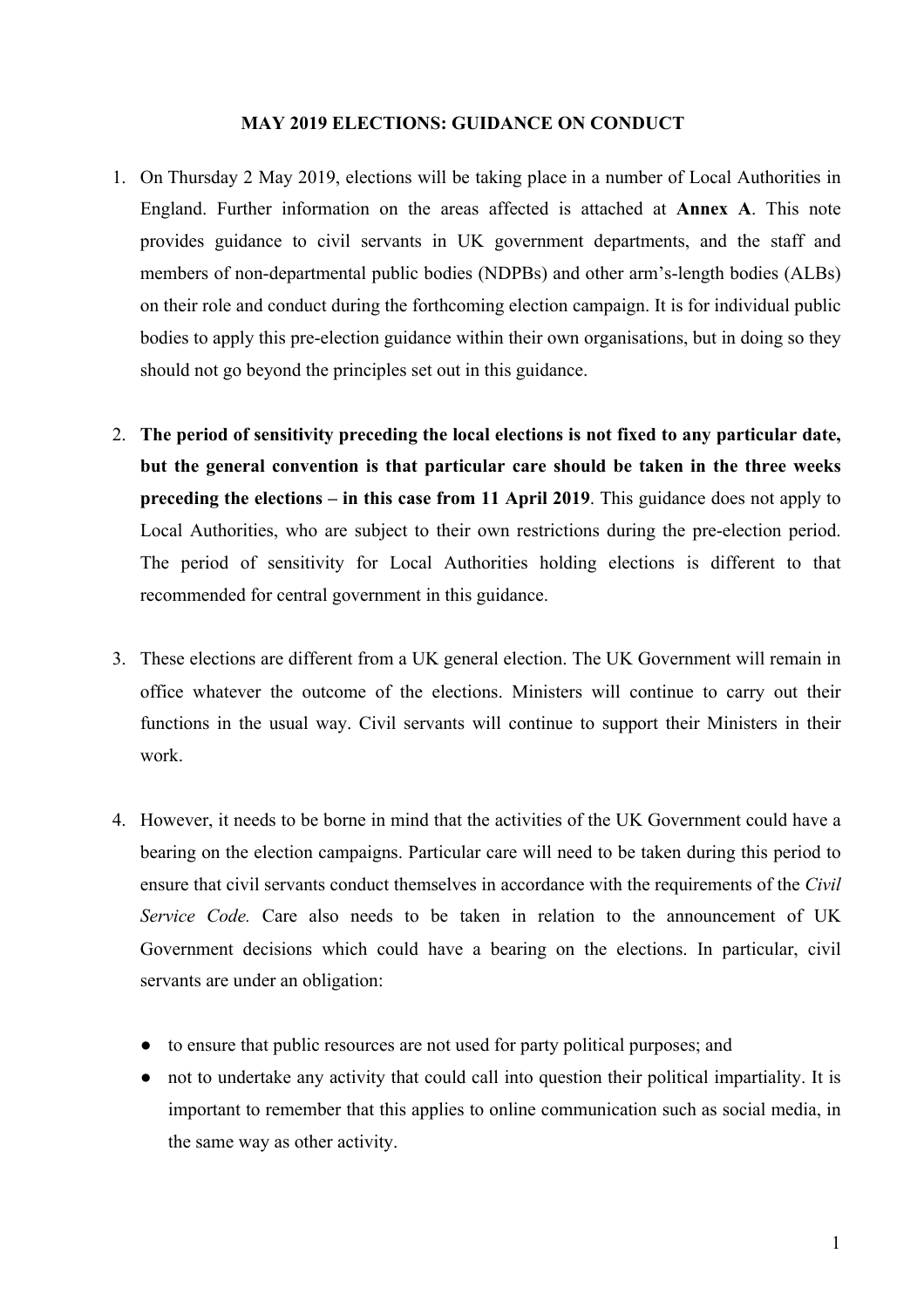5. In all cases essential business, which includes routine business necessary to ensure the continued smooth functioning of government and public services, must be allowed to continue.

### **General principles**

- 6. The following general principles should be observed by all civil servants, including Special Advisers:
	- Particular care should be taken over official support, and the use of public resources, including publicity, for government announcements that could have a bearing on matters relevant to the elections. In some cases it may be better to defer an announcement until after the elections, but this would need to be balanced carefully against any implication that deferral could itself influence the political outcome. Each case should be considered on its merits.
	- Care should also be taken in relation to proposed visits.
	- Special care should be taken in respect of paid publicity campaigns and to ensure that publicity is not open to the criticism that it is being undertaken for party political purposes.
	- There should be even-handedness in meeting information requests from the different political parties and campaigning groups.
	- Officials should not be asked to provide new arguments for use in election campaign debates.

### **Handling of requests for information**

- 7. There should be even-handedness in meeting information requests from candidates from the different political parties. The aim should be to respond to requests from candidates and campaigners as soon as possible. This also applies to requests from mayoral candidates.
- 8. Where it is clear that a candidate's request is a Freedom of Information (FoI) request it must be handled in accordance with the Freedom of Information Act 2000. The Act requires public authorities to respond to requests promptly and in any event not later than 20 working days after the date of receipt. Where it is clear that it will not be possible to provide a quick response, the candidate should be given the opportunity to refine the request if they wish so that it can be responded to more quickly.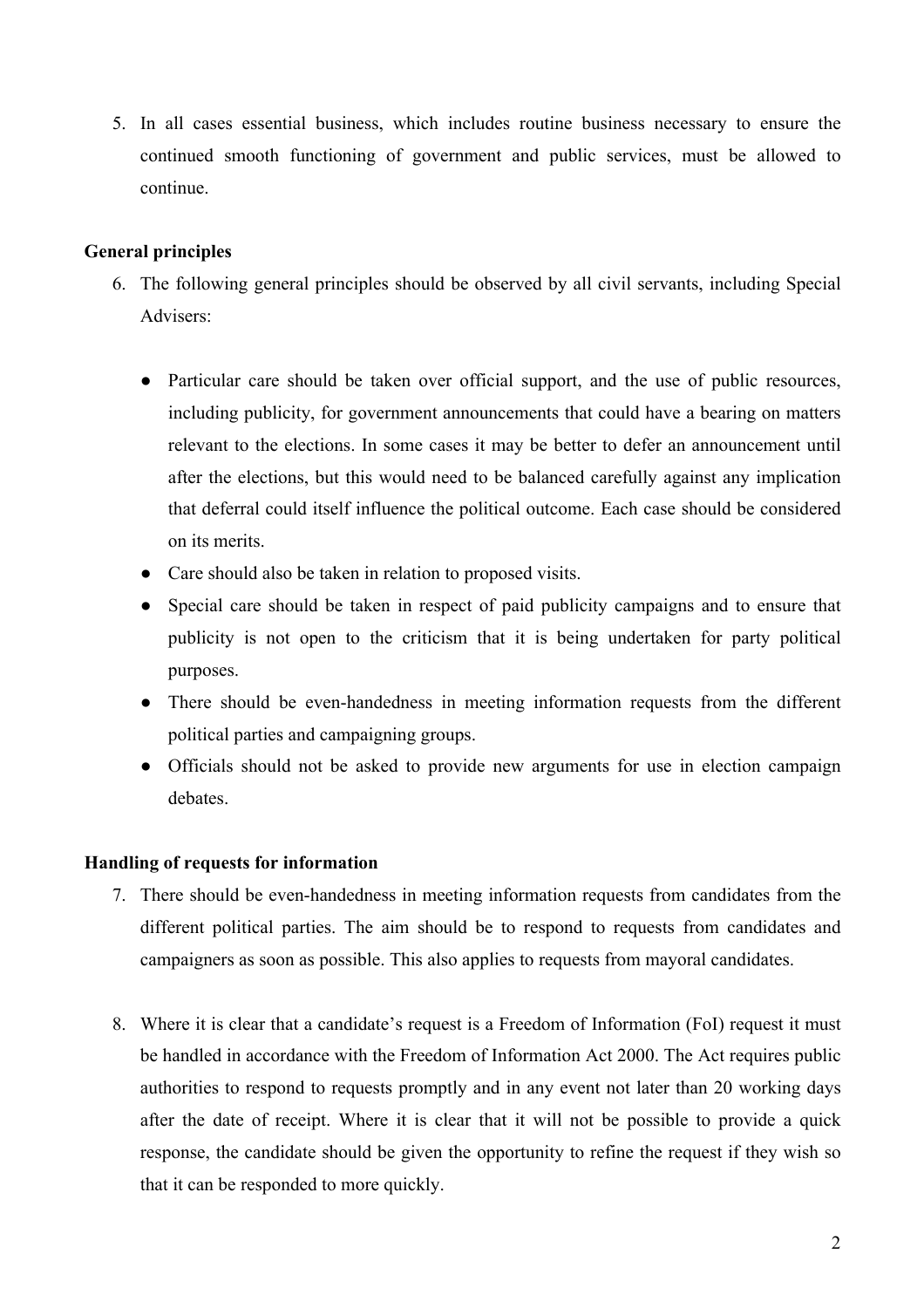9. Any enquiries from the media should be handled by Departmental Press Officers.

#### **Ministerial visits**

10. In this period, particular care should be taken in respect of proposed visits to areas holding elections. Official support must not be given to visits and events with a party political or campaigning purpose. In cases of doubt, further guidance should be sought from your Permanent Secretary's office, who may then contact the Propriety and Ethics Team in the Cabinet Office.

#### **Announcements**

11. Similarly, national announcements by the UK Government may have a particular impact on local areas, for example, the publication of policy statements which have a specific local dimension. Ministers will wish to be aware of the potential sensitivities in this regard and might decide, on advice, to postpone making certain announcements until after the elections. Obviously, this needs to be balanced carefully against any implication that deferral itself could influence the political outcome. Each case should be considered on its merits. Again, in cases of doubt, further advice should be sought.

#### **Public consultations**

- 12. Public consultations with a particular emphasis on local issues, or impact on areas where local elections are being held, should generally not be launched during the period between 11 April and 2 May. If there are exceptional circumstances where launching a consultation is considered **essential** (for example, for safeguarding public health), advice should be sought from your Permanent Secretary's office who may then seek advice from the Propriety and Ethics Team.
- 13. If a consultation is ongoing during this period, it should continue as normal. However, departments should avoid taking action that will compete with candidates for the attention of the public. This effectively means not undertaking publicity or consultation events for those consultations that are still in progress. During this period, departments may continue to receive and analyse responses. Departments should also consider extending consultation periods after the election to allow all parties sufficient time to respond. This is particularly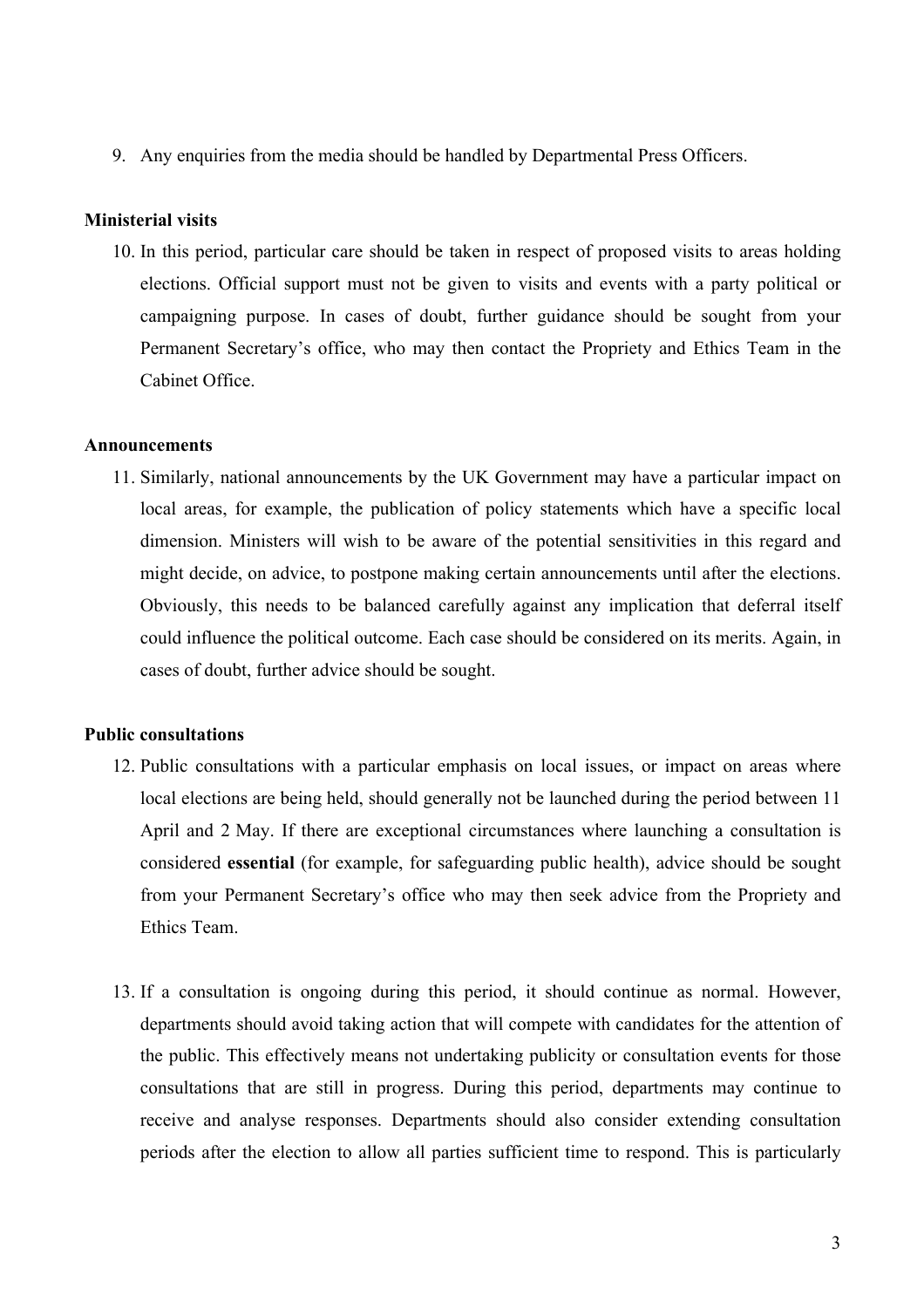important where a consultation will require the participation of Local Authorities, which are under their own pre-election restrictions during this period.

#### **Communication activities**

- 14. Government communicators should apply the principles set out above when planning and delivering communications activities that will take place during this period. Additional care should therefore be taken around press and marketing activity concerning local issues.
- 15. It is also important to take care with official websites, including .gov.uk, and use of social media that will be scrutinised closely by the news media and the political parties during the election period. In cases of doubt, guidance should be sought from the Government Communications Service in the Cabinet Office.

#### **Use of Government property**

- 16. Government property should not be used by Ministers or candidates for electioneering purposes.
- 17. In the case of NHS property, decisions are for the relevant NHS body, but should visits be permitted to, for example, hospitals, it should be on the basis that there is no disruption to services and that the same facilities are available to all candidates. Care should also be taken to avoid any intrusion into the lives of individuals using the services. The decisions on the use of other Local Authority properties should be for those legally responsible for the premises. Where it is decided to agree to such visits, the key principle is that the same facilities should be available to all candidates, and that there is no disruption to services.

#### **Statistical and social research activities**

18. During the election period, statistical activities should continue to be conducted in accordance with the Code of Practice for Official Statistics and the Pre-release Access to Official Statistics Order 2008 (and/or the equivalent Orders made by the devolved administrations in relation to devolved statistics), which should be read as though it is part of that Code. Regular pre-announced statistical releases (for example, press notices or bulletin publications) will continue to be issued and published. The principles set out here are not about restricting commentary from independent sources, for example academics who may also hold public appointments or non-executive roles in government departments or public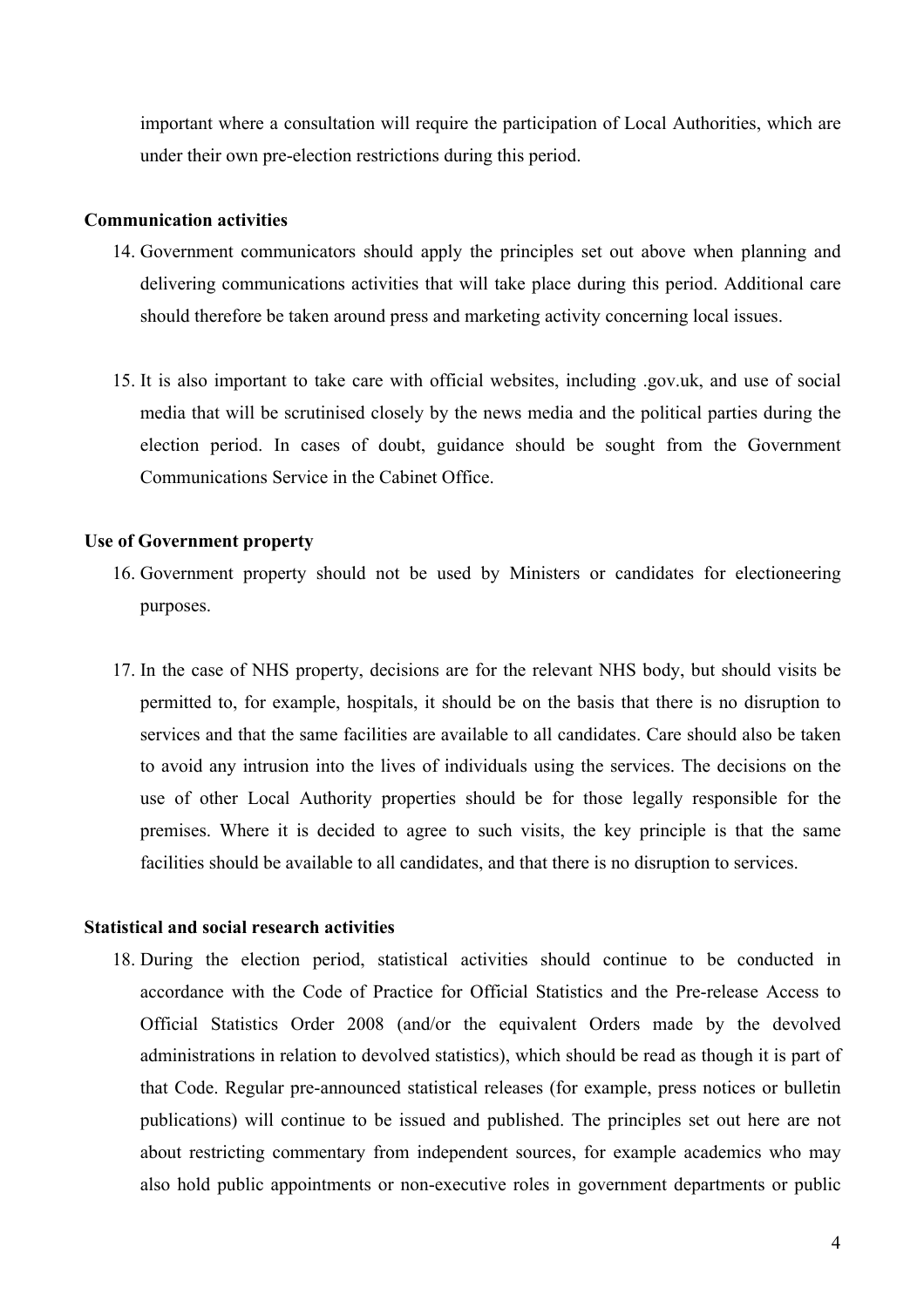bodies. It is for individual public bodies to apply this pre-election guidance within their own organisations, but in doing so they should not go beyond the principles set out in this document.

19. Social research activities should be in accordance with the Government Social Research (GSR) Code and supplementary guidance, including the GSR Publication Protocol. Requests for information should be handled in accordance with the principles set out in paragraphs 6-8 of this note and with the Code of Practice for Official Statistics. In cases of doubt, you should consult your departmental Head of Profession for Statistics (who should consult the National Statistician if clarity is required) or your departmental Head of Profession for Social Research.

#### **Use of public funds**

20. During the pre-election period, departments should carefully consider the timing of decisions and announcements in relation to large and/or contentious commercial contracts or grants which could have a bearing on matters relevant to the elections. In some cases it may be better to defer an announcement until after the elections, but this would need to be balanced carefully against any implication that deferral could itself influence the political outcome. Each case should be considered on its merits.

#### **Political activities**

- 21. Political activity connected with local elections falls within the definition of **local** political activity.
- 22. Detailed guidance on the restrictions on civil servants' involvement in a private capacity in local political activities is set out in section 4.4 of the *Civil Service Management Code:*  http://www.civilservice.gov.uk/about/resources/civil-service-management-code and in departmental staff handbooks.

#### **Special Advisers**

23. The rules on Special Advisers' involvement in local (and national) political activities are set out in the *Code of Conduct for Special Advisers*: https://www.gov.uk/government/publications/special-advisers-code-of-conduct.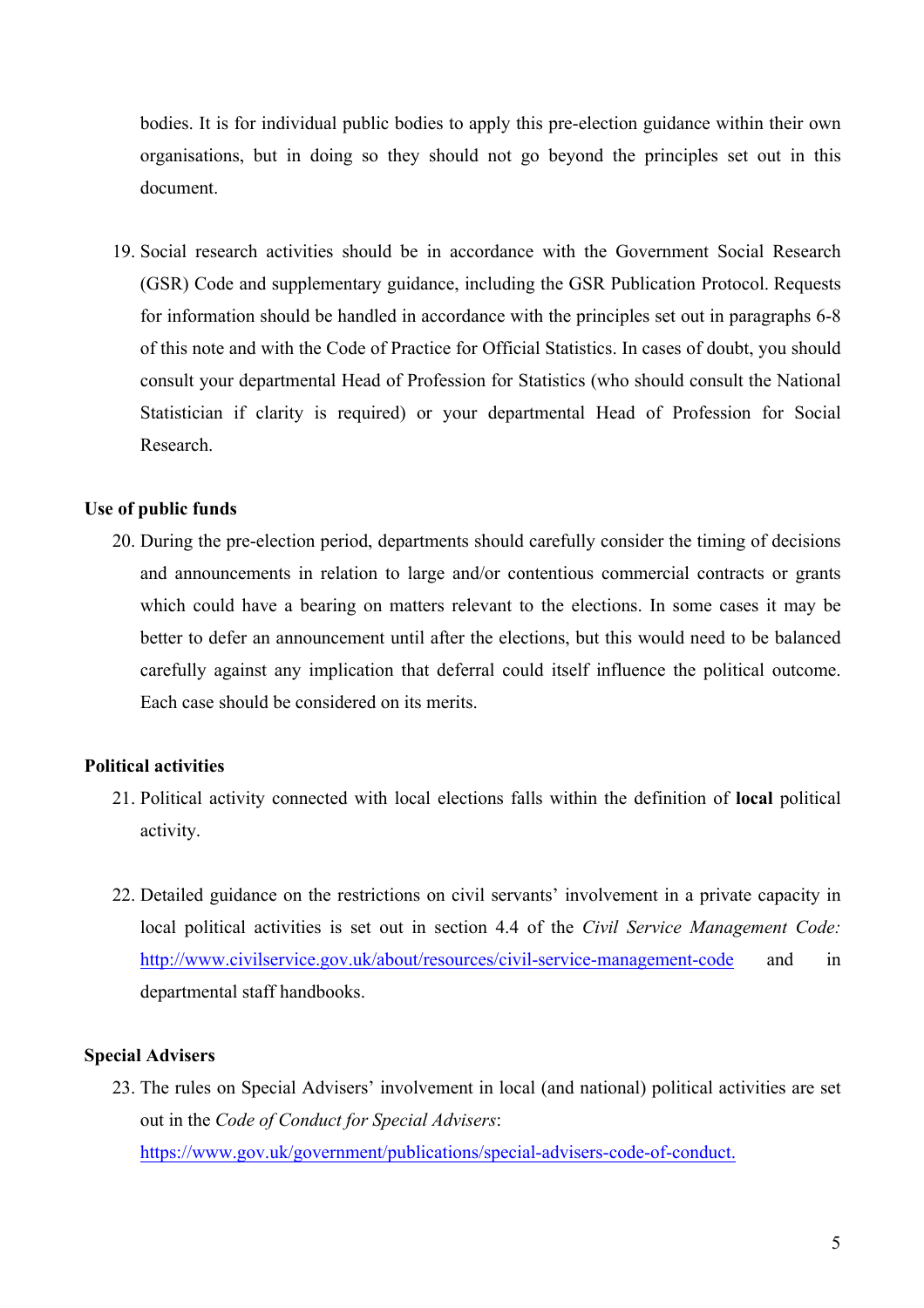24. After consultation with their appointing Minister, Special Advisers who wish to take part in the local election campaign may do so in their own time. Official resources must not be used in support of the elections.

#### **Non-departmental public bodies (NDPBs) and other arm's-length bodies (ALBs)**

25. NDPBs and other ALBs spend public money, make public announcements, use government property and may employ civil servants. It is for individual public bodies to apply this preelection guidance within their own organisations, but in doing so they should not go beyond the principles set out in this document. Sponsor departments must ensure that staff and board members of their NDPBs and other ALBs are aware of the guidance and are applying the principles appropriately. Sponsor departments should be consulted by the NDPB/ALB in cases of doubt.

### **Further advice**

26. In cases of doubt, in the first instance you should consult your Permanent Secretary's Office, who may then contact the Propriety and Ethics Team.

**Cabinet Office** April 2019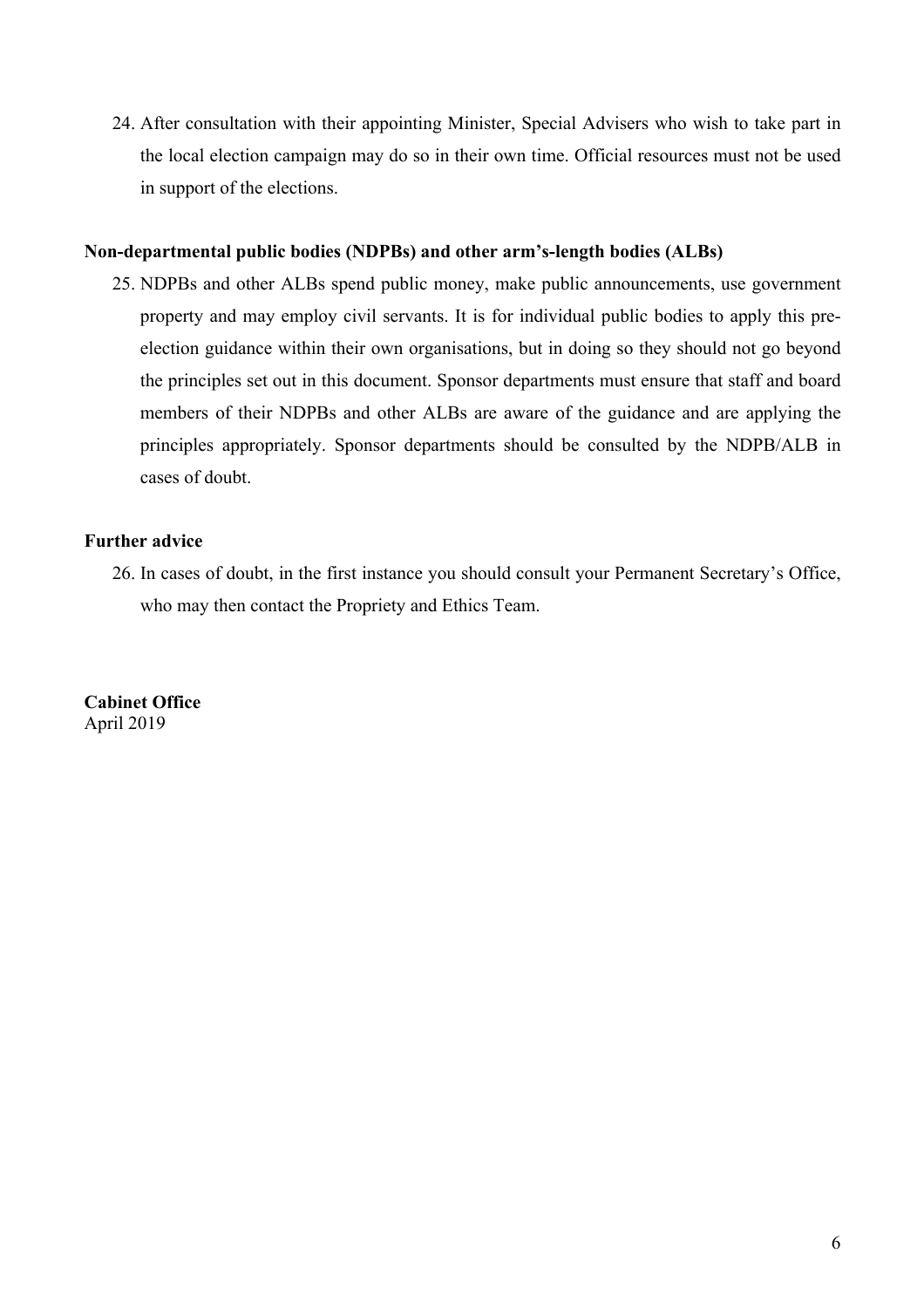## **LIST OF LOCAL ELECTIONS IN ENGLAND AND NORTHERN IRELAND 2019**

In England, local elections will be taking place in 33 Metropolitan District Councils, 47 Unitary District Councils and 168 Shire District Councils.

Local Mayoral elections will be taking place in 5 Local Authorities. There will be 1 Combined Authority Mayoral election.

There will also be elections to the 11 local councils in Northern Ireland.

No local elections will be taking place in Scotland or in Wales, or in London Boroughs, Shire counties, the City of London or the Isles of Scilly.

### **Metropolitan District Councils electing by thirds (33)**

- 1. Barnsley
- 2. Bolton
- 3. Bradford
- 4. Bury
- 5. Calderdale
- 6. Coventry
- 7. Dudley
- 8. Gateshead
- 9. Kirklees
- 10. Knowsley
- 11. Leeds
- 12. Liverpool
- 13. Manchester
- 14. Newcastle upon Tyne
- 15. North Tyneside
- 16. Oldham
- 17. Rochdale

# **Unitary District Councils electing by thirds (17)**

- 1. Blackburn with Darwen
- 2. Derby
- 3. Halton
- 4. Hartlepool
- 5. Kingston upon Hull
- 6. Milton Keynes
- 7. North East Lincolnshire
- 8. Peterborough
- 9. Plymouth

10. Portsmouth

33. Wolverhampton

11. Reading

18. Salford 19. Sandwell 20. Sefton 21. Sheffield 22. Solihull

23. South Tyneside 24. St Helens 25. Stockport 26. Sunderland 27. Tameside 28. Trafford 29. Wakefield 30. Walsall 31. Wigan 32. Wirral

- 12. Slough
- 13. Southampton
- 14. Southend-on-Sea
- 15. Swindon
- 16. Thurrock
- 17. Wokingham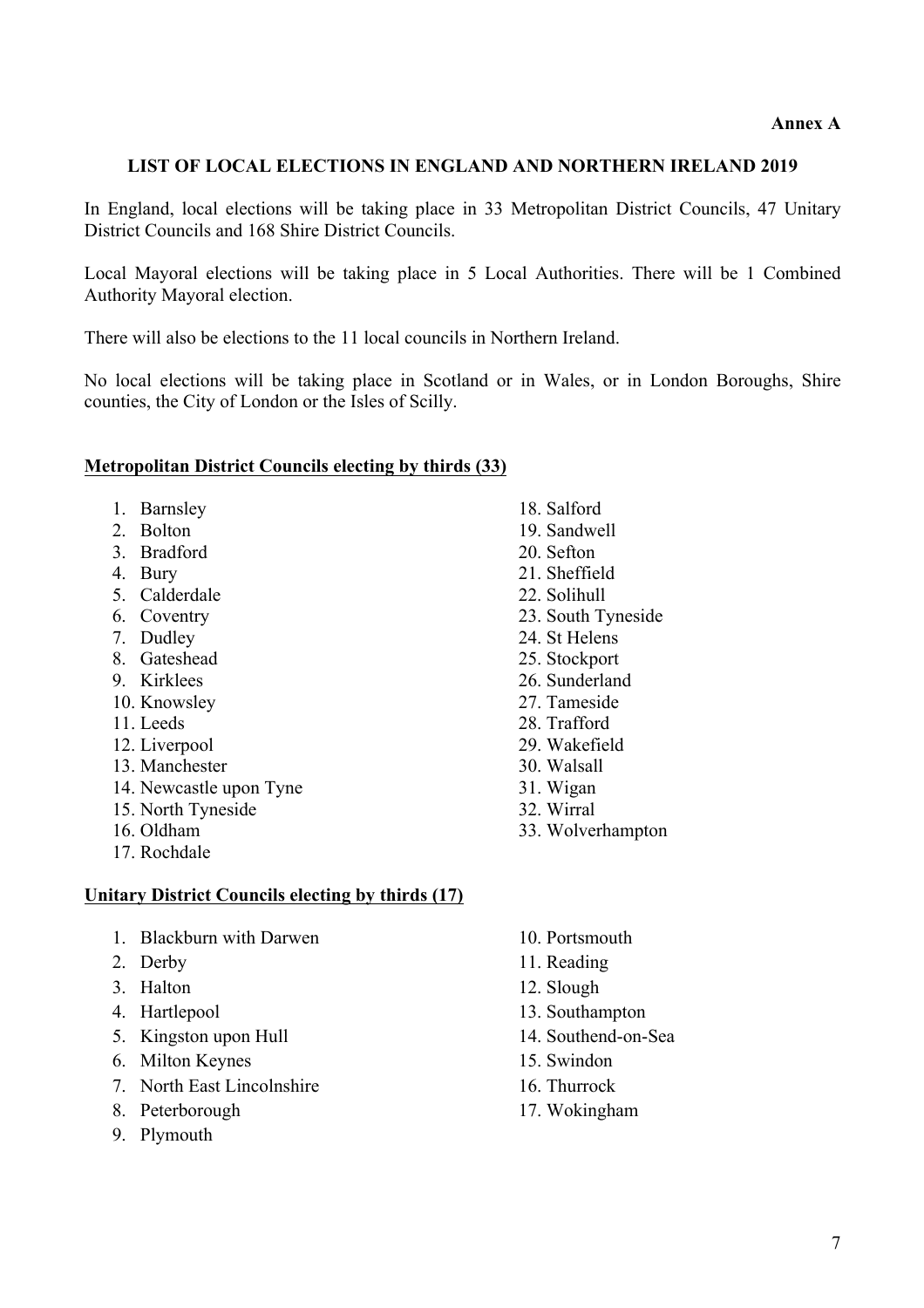### **Unitary District Councils electing by whole Council (30)**

- 1. Bath and North East Somerset
- 2. Bedford
- 3. Blackpool
- 4. Bournemouth, Christchurch and Poole
- 5. Bracknell Forest
- 6. Brighton and Hove
- 7. Central Bedfordshire
- 8. Cheshire East
- 9. Cheshire West and Chester
- 10. Darlington
- 11. Dorset
- 12. East Riding of Yorkshire
- 13. Herefordshire
- 14. Leicester
- 15. Luton

### **Shire District Councils electing by thirds (47)**

- 1. Amber Valley
- 2. Basildon
- 3. Basingstoke and Deane
- 4. Brentwood
- 5. Broxbourne
- 6. Burnley
- 7. Cambridge
- 8. Cannock Chase
- 9. Castle Point
- 10. Cherwell
- 11. Chorley
- 12. Colchester
- 13. Craven
- 14. Eastleigh
- 15. Elmbridge
- 16. Epping Forest
- 17. Exeter
- 18. Harlow
- 19. Hart
- 20. Havant
- 21. Hyndburn
- 22. Ipswich
- 23. Lincoln
- 24. Maidstone
- 16. Medway
- 17. Middlesbrough
- 18. North Lincolnshire
- 19. North Somerset
- 20. Nottingham
- 21. Redcar and Cleveland
- 22. Rutland
- 23. South Gloucestershire
- 24. Stockton-on-Tees
- 25. Stoke-on-Trent
- 26. Telford and the Wrekin
- 27. Torbay
- 28. West Berkshire
- 29. Windsor and Maidenhead
- 30. York
- 25. Mole Valley
- 26. North Hertfordshire
- 27. Pendle
- 28. Redditch
- 29. Rochford
- 30. Rossendale
- 31. Rugby
- 32. Rushmoor
- 33. South Lakeland
- 34. St Albans
- 35. Stevenage
- 36. Tamworth
- 37. Tandridge
- 38. Three Rivers
- 39. Tunbridge Wells
- 40. Watford
- 41. Welwyn Hatfield
- 42. West Lancashire
- 43. West Oxfordshire
- 44. Winchester
- 45. Woking
- 46. Worcester
- 47. Worthing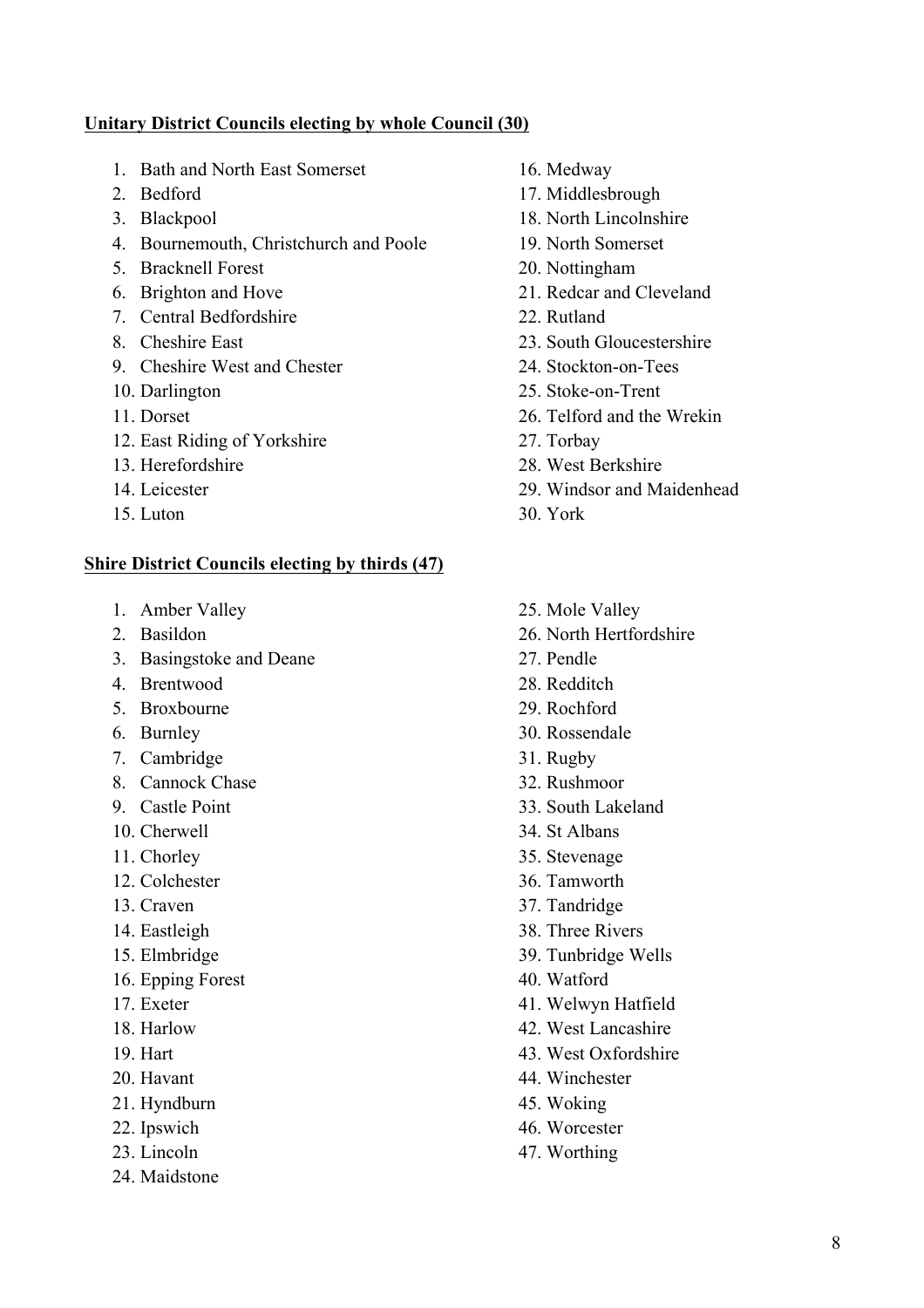### **Shire District Councils electing by whole Council (121)**

- 1. Allerdale
- 2. Arun
- 3. Ashfield
- 4. Ashford
- 5. Babergh
- 6. Barrow-in-Furness
- 7. Bassetlaw
- 8. Blaby
- 9. Bolsover
- 10. Boston
- 11. Braintree
- 12. Breckland
- 13. Broadland
- 14. Bromsgrove
- 15. Broxtowe
- 16. Canterbury
- 17. Carlisle
- 18. Charnwood
- 19. Chelmsford
- 20. Chesterfield
- 21. Chichester
- 22. Copeland
- 23. Cotswold
- 24. Crawley
- 25. Dacorum
- 26. Dartford
- 27. Derbyshire Dales
- 28. Dover
- 29. Eastbourne
- 30. East Cambridgeshire
- 31. East Devon
- 32. East Hampshire
- 33. East Hertfordshire
- 34. East Lindsey
- 35. East Staffordshire
- 36. East Suffolk
- 37. Eden
- 38. Epsom and Ewell
- 39. Erewash
- 40. Fenland
- 41. Folkestone and Hythe
- 42. Forest of Dean
- 43. Fylde 44. Gedling 45. Gravesham 46. Great Yarmouth 47. Guildford 48. Hambleton 49. Harborough 50. Hertsmere 51. High Peak 52. Hinckley and Bosworth 53. Horsham 54. King's Lynn and West Norfolk 55. Lancaster 56. Lewes 57. Lichfield 58. Maldon 59. Malvern Hills 60. Mansfield 61. Melton 62. Mendip 63. Mid Devon 64. Mid Suffolk 65. Mid Sussex 66. Newark and Sherwood 67. New Forest 68. North Devon 69. North East Derbyshire 70. North Kesteven 71. North Norfolk 72. North Warwickshire 73. North West Leicestershire 74. Norwich 75. Oadby and Wigston 76. Preston 77. Reigate and Banstead 78. Ribble Valley 79. Richmondshire 80. Rother
- 81. Runnymede
- 82. Rushcliffe
- 83. Ryedale
- 84. Scarborough